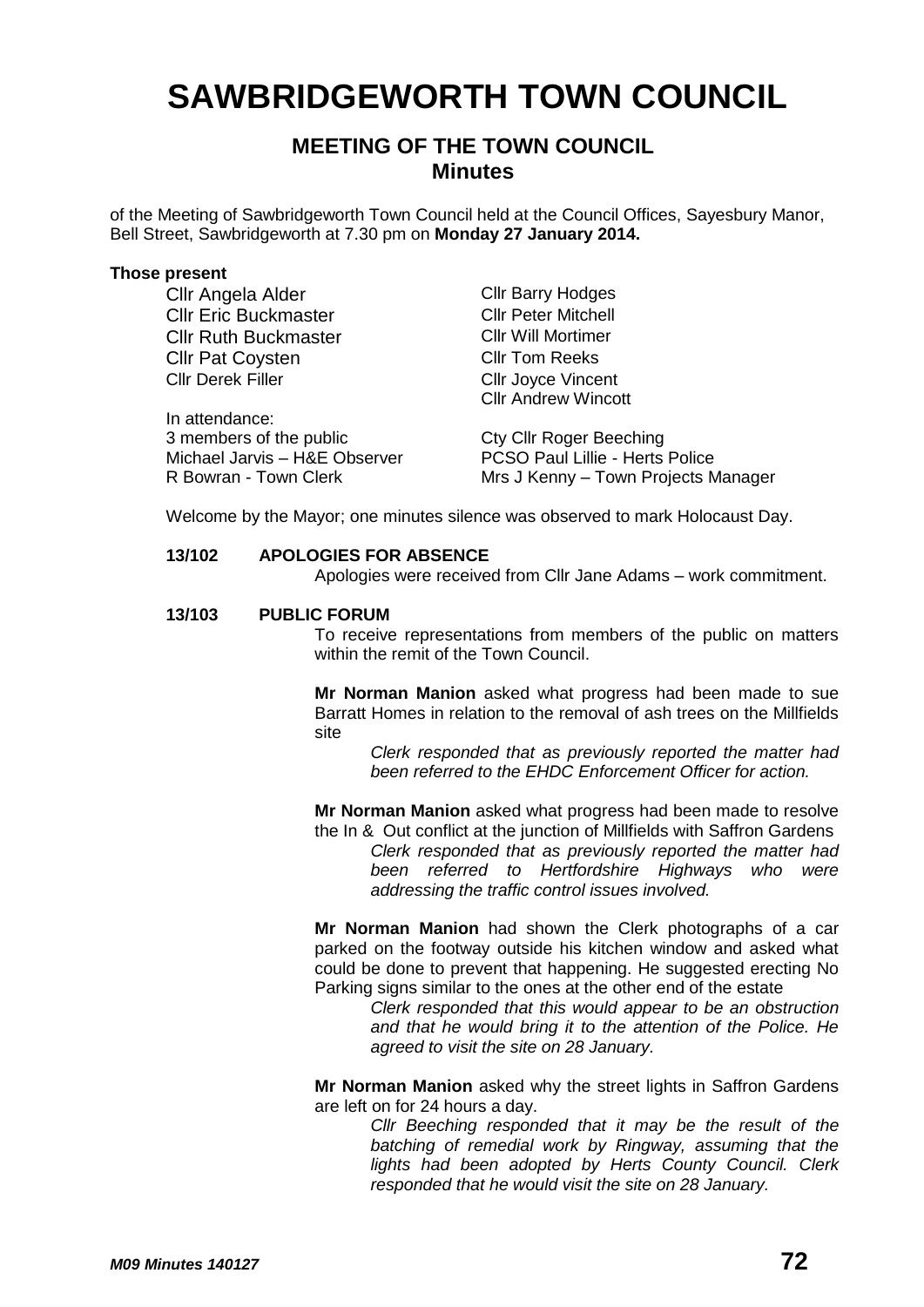**Mr Norman Manion** commented that the newly laid surface in Millfields was breaking up due to the excessive speeds of traffic from Saffron Gardens.

> *Clerk responded that he would bring this to the attention of Herts Highways.*

**Mrs Heather Riches** commented that the road sign at Hoestock Road was misleading and seemed to direct traffic to Bishops Stortford rather than to Sawbridgeworth

> *Clerk responded that the council were already aware of this situation and agreed with the opinion that had been expressed. Steps had been taken early in 2013 to resign the area. Herts Highways were programmed to introduce improved, less ambiguous signs before the end of the civic year.*

**Mrs Heather Riches** commented that there were double yellow lines surrounding the large potholes in Fair Green

> *Clerk asked if she had reported them. Since the answer was in the negative he responded that it would be reported. Cllr Beeching said that new building protection bollards will be installed shortly.*

**Mrs Heather Riches** commented that inappropriate road markings had been painted at the roundabouts at the junctions of Northfield Road and Bullfields and at the junction of Bullfields and Barnard Road.

> *County Cllr Beeching responded that he was aware of the situation and that Herts Highways would be removing the road markings as soon as the weather permitted.*

**Mrs Heather Riches** commented that there were no aids for the less abled when wishing to transit from the Hailey Centre into the Council Chamber.

> *The Mayor responded that it was possible that the town council could install a pair of grab handles to meet this occasional need. She asked the clerk to investigate.*

**Mrs Monya Billing** asked what progress had been made on the provision of parking at the Hailey Centre for Mobility Scooters.

> *The Mayor responded that users of mobility scooters can park anywhere in the car park at no cost; at the rear of the Hailey Centre and that arrangements for access remain the same as at present.*

### **13/104 DECLARATIONS OF PECUNIARY INTEREST**

To receive any Declarations of Pecuniary Interest by Members There were none

#### **13/105 MINUTES**

*Resolved:* To approve as a correct record the minutes of the Meeting of the Town Council held on 06 January 2014, after noting that Cllr Ruth Buckmaster had been absent due to illness and had sent apologies. (M08) *[prop Cllr E Buckmaster; secd Cllr Wincott]*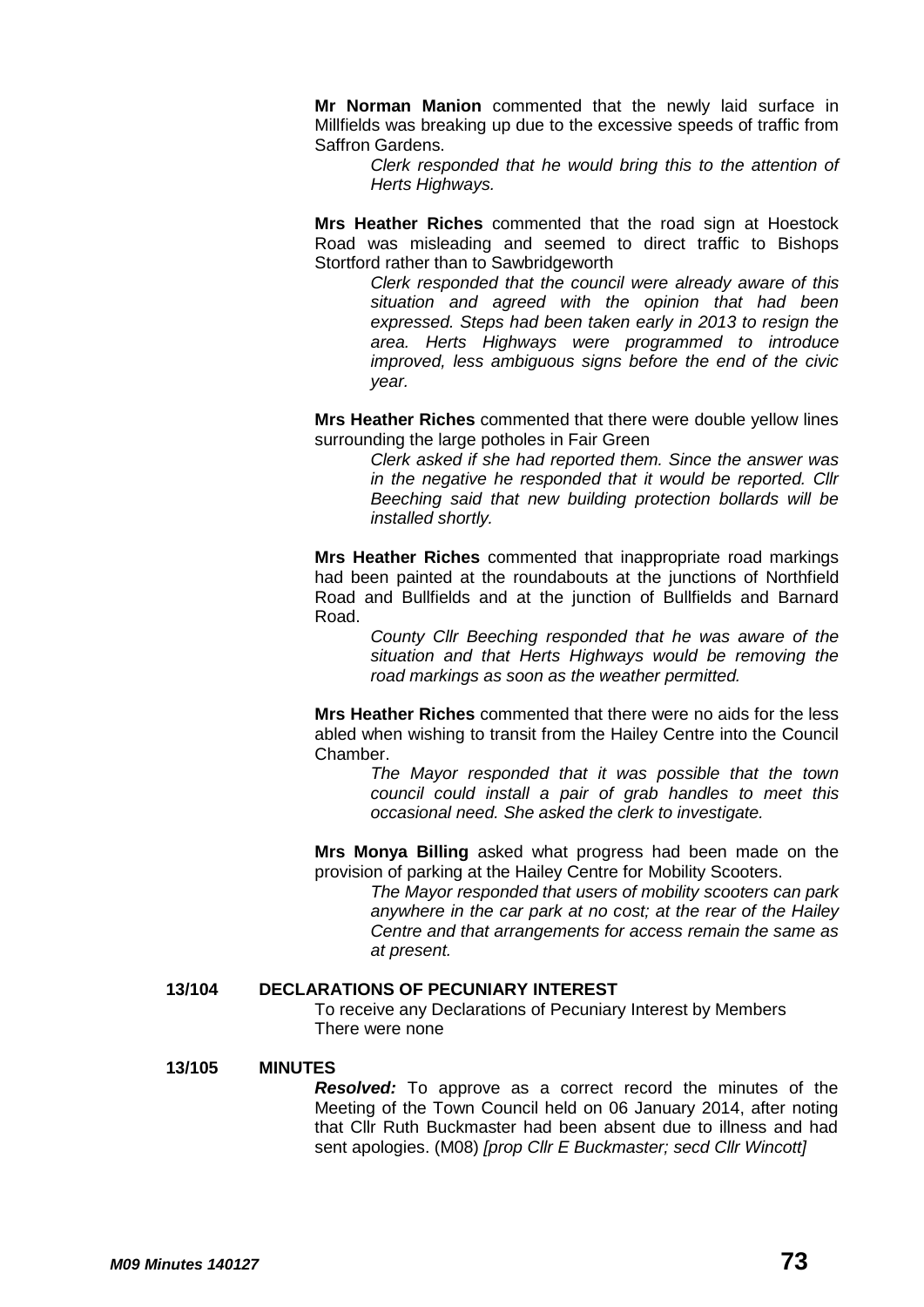Matter arising from the Minutes: **Minute 13/97.** It was pointed out that reference should have been to Northfield Road and not West Road.

# **13/106 PLANNING COMMITTEE**

*Received and Noted:* The Minutes of the Planning Committee Meeting held on:

06 January 2014 (P13)

# **13/107 FINANCE & POLICY COMMITTEE**

*Received and Noted:* The Minutes of the Finance & Policy Committee Meetings held on:

- 09 December 2013 (F03)
- 13 January 2014 (F04)

# **13/108 MAYOR'S CORRESPONDENCE/COMMUNICATIONS**

Mayor's communications;

• A letter had been received from Help for Heroes acknowledging receipt of a further donation form the past mayor's charity fund.

Events attended:

- 12 Jan: ATC Service at Evangelical Congregational Church with enrolment of three new cadets.
- 18 Jan; Cricket Club 30<sup>th</sup> Anniversary Guest Night and Reunion dinner

It was announced:

- 01 Feb; Battle of the Bands at Hertford Theatre
- 07 Feb; ATC award evening in Chelmsford
- 08 Feb; Town Twinning Quiz at the Bullfields Centre
- 16 Mar; Charity Car Boot Sale in aid of TCT
- 26 Apr: Civic Dinner at the Memorial Hall

# **13/109 REPRESENTATIVES & CHAMPIONS REPORTS**

To receive representatives reports from:

- o **County Councillor Roger Beeching** reported:
	- o A resolution sent to the Secretary of State advising that change of use from Public Houses should be resisted before full local consultation had taken place
	- o Money from his Highways locality budget was being spent on building protection bollards in The Square and at the south end of Sheering Mill lane to remove obstructions and reduce speed
	- o The confusing road markings painted on Bullfields roads are to be removed
	- o BT are to install fibre optic cables for Broadband in 2015/16 at their own expense
- o **District Councillor Eric Buckmaster** reported:
	- o That he would speak later on the Budget for 2014-15
- o **District Councillor Will Mortimer** reported:
	- o That EHDC external auditors had reported on the performance resilience measures by 138 local authorities and had produced a guide and check list. *Available in the Council Office.*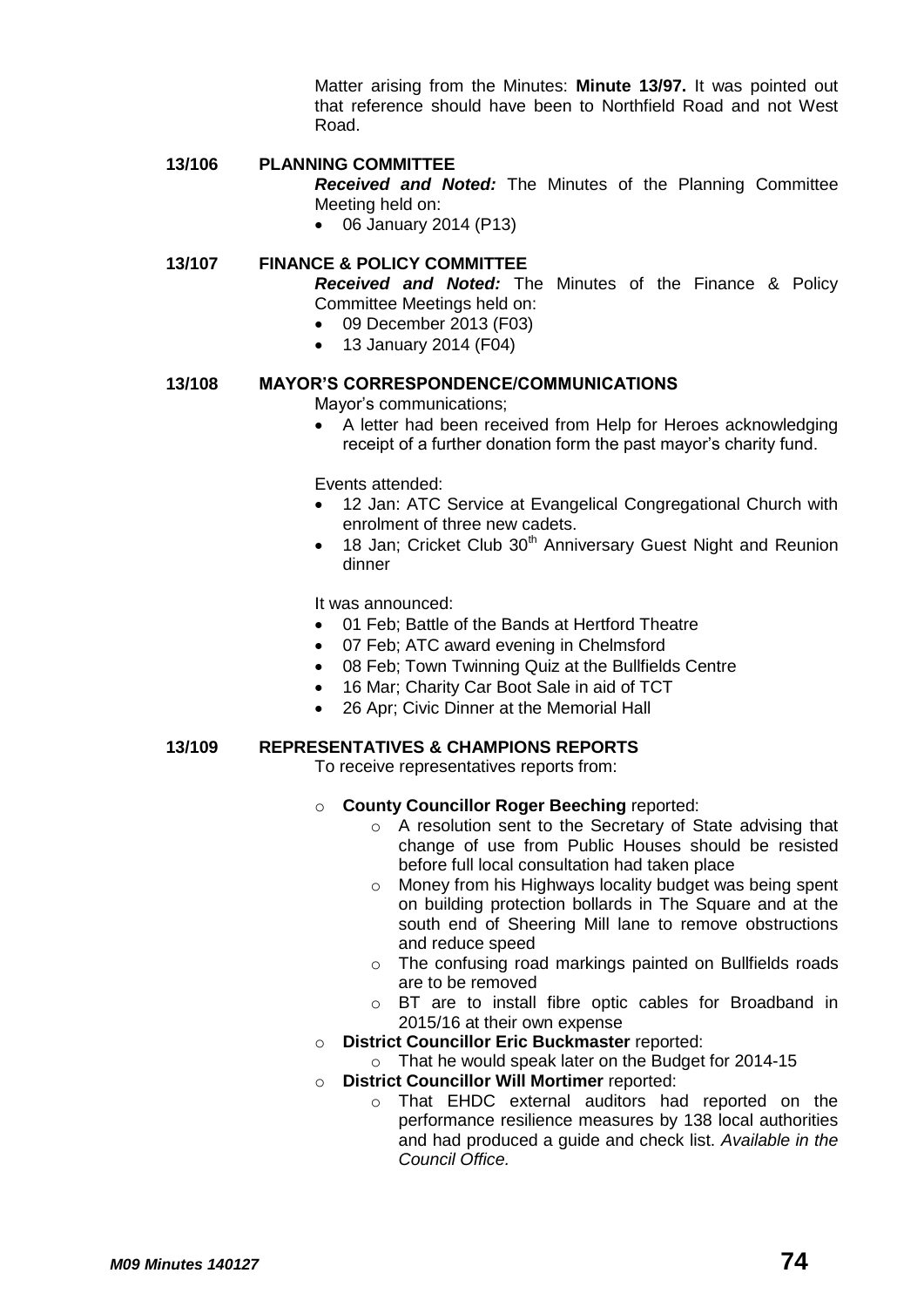- o **Hertfordshire Police, PCSO Paul Lillie** reported:
	- o Decrease in crimes reported year on year
	- o Two "teams" caught in the Sawbridgeworth area. One from Kent were involved mainly with vehicle crimes. The other from Essex were involved with shed beak ins and oil thefts.
	- o There have been no reported burglaries in 2014

# o **Other Representatives**

o **Duckling Centre.** Cllr Mitchell reported that the planning liaison meeting had been postponed because of illness. Meeting rescheduled for 20 February.

# **13/110 GRANT APPLICATIONS**

*[prop Cllr E Buckmaster; secd Cllr Mortimer]*

The Mayor suggested that the terms of engagement relating to the distribution of discretionary grants should be revised to allow access from a greater number of local groups albeit for smaller sums, say a maximum of £500.

*Agreed:* That a paper should be presented to the next meeting of the Finance and Policy Committee.

## **13/111 FARMERS MARKET**

- 1. Clerk reported on the Farmers Market on Sunday 18 December 2013. Day was wet but attendance was 1,100 visitors and three new stallholders.
- 2. Having determined that there was potentially the council staff capacity to handle it

*Agreed:* That the frequency of markets from the beginning of the next financial year should remain at one per month on the first Saturday of the month except for no market in January 2015 and a Sunday Christmas market in December.

### **13/112 BUDGET 2014-15 & DETERMINATION OF PRECEPT**

The chairman of the Finance and Policy Committee outlined the budget process and the key determining factors contained within the deliberations of the committee.

- 1. *Resolved:* To accept the Recommendation of the Finance and Policy Committee and adopt the Budget for 2014-15 *[prop Cllr E Buckmaster; secd Cllr Filler]*
- **2.** *Resolved:* That the Precept for 2014-15 shall be £223,746 and that the principal authority be instructed accordingly. *[prop Cllr E Buckmaster; secd Cllr Filler]*

### **13/113 CLERK'S REPORT**

 **Farmers Market** The next market will be on Saturday 01 February 2014. EHDC have advised that due to sickness they will not be able to complete their investigations concerning the retailers' petition raised in October 2013 until March 2014.

*Resolved:* To make an award of £1,450 to East Herts Citizens Advice Service.